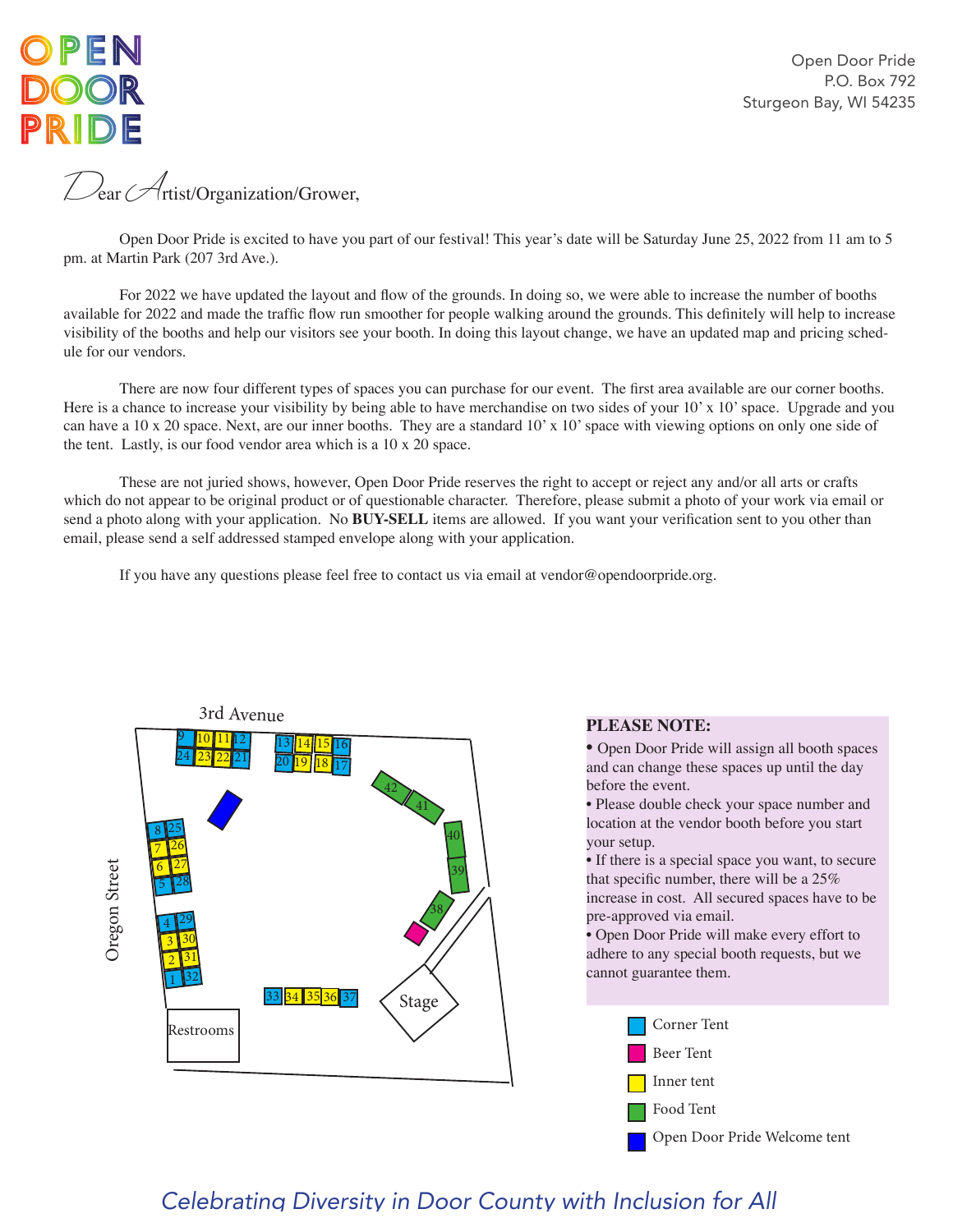### 2022 BOOTH AGREEMENT RULES AND REGULATIONS

### **General Rules**

- Open Door Pride will not allow live animals to be advertised, adopted or sold.
- Open Door Pride will assign all booth spaces and can change these spaces up until the day before the event.
- Please double check your space number and location at the vendor booth before you start your setup.
- Open Door Pride will make every effort to adhere to any special requests, but we cannot guarantee them.
- These are not juried shows, however, Open Door Pride reserves the right to accept or reject any and/or all arts or crafts which do not appear to be original product or of questionable character. Therefore, please submit a photo of your work via email or send a photo along with your application. No **BUY-SELL** items are allowed.
- No smoking, use of inappropriate language or swearing on grounds during shows.
- Live animals must be approved ahead of time. All dogs must be leashed and up to date on all shots.
- Vendors are responsible for cleaning up the area immediately surrounding their tent or booth for the duration of the event.

• All vendors will be responsible for providing their own tables, chairs and tents that would fit within their space, and any necessary permits.

#### **Arrangement of Exhibits**

• Exhibitors must agree to arrange their booths so as not to obstruct the general view or hide exhibits of others.

#### **Installation of Exhibits**

• Arrangement of exhibits and removal of all boxes, crates, and set-up supplies must be completed by 10:00 a.m. You will be required to stay set up till 5 pm unless otherwise approved.

• Tent stakes cannot be longer than 6 inches. All tents must be staked and weighted down.

#### **Care of Property**

• Acceptance of exhibit space makes it obligatory on the part of the exhibitor and his/her employees that he/she or they shall not deface, or mar the property that is owned by the City of Sturgeon Bay. Any damage done shall be made good by them to the City of Sturgeon Bay.

#### **Insurance**

• Exhibitors wishing to insure their goods must do so at their own expense. Open Door Pride and the City of Sturgeon Bay assumes no responsibility for the safety of the property of the exhibitor, its officers, agents, or employees, from theft, damage by fire, accident, or other causes, but will assume all reasonable care to protect them against such loss.

#### **Restrictions**

• Open Door Pride reserves the right to restrict exhibits which, because of noise, or for any other reasons, become objectionable, and also to prohibit an exhibit, which, in their judgment, may detract from the general character of the show. This reservation includes persons, things,conduct, printed matter, or anything of a character, which might be objectionable to the exhibit as a whole.

#### **Liability**

• Open Door Pride shall not be liable for the nondelivery of space if non-delivery is due to one of the following causes: by reason of destruction by fire, act of God, public enemy strikes, weather, the authority of the Law, or any cause beyond their control.

• You may not 'sell' or give away your space to anyone else. Canceled space will be offered to the first party on the waiting list. If the space is filled, you will receive your payment back. If it cannot be filled, your payment will be forfeited.

• \*PLEASE NOTE: No Glass Containers Allowed! According to Section 8.095(5) of the Sturgeon Bay Municipal Code: All liquid containers such as bottles, jars, glasses or drinking vessels or serving vessels of any description or shape which are made of glass, regardless of what liquid is contained therein, are prohibited in the park.

# *Celebrating Diversity in Door County with Inclusion for All*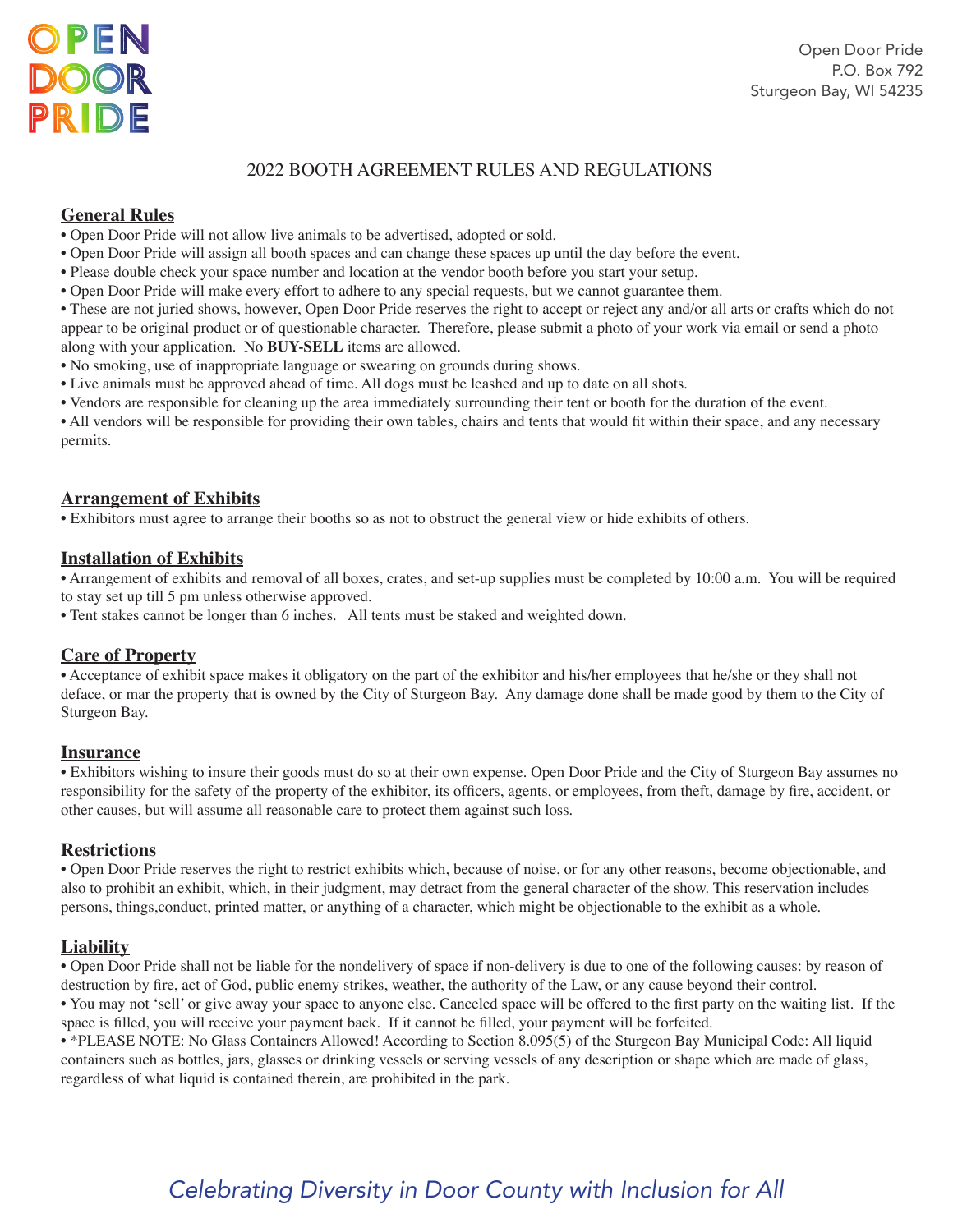

Open Door Pride P.O. Box 792 Sturgeon Bay, WI 54235

# 2022 Vendor Information Form

Please fill out this application with payment and return to: Open Door Pride ATTN: Pride Vendors P.O. Box 792 Sturgeon Bay, WI 54235

| Name:                                                                                                                    |        |              |  |  |
|--------------------------------------------------------------------------------------------------------------------------|--------|--------------|--|--|
| Business/Organization Name:                                                                                              |        |              |  |  |
| Address:                                                                                                                 |        |              |  |  |
| City:                                                                                                                    | State: | Zip:         |  |  |
| Home/Business Phone:                                                                                                     |        | Cell Number: |  |  |
| Email:                                                                                                                   |        |              |  |  |
| Website:                                                                                                                 |        |              |  |  |
| Description of product:                                                                                                  |        |              |  |  |
| Booth Options (Please check one):<br>10 x 10 Interior Booth (yellow box)<br>\$50<br>\$75 10 x 10 Corner Booth (blue box) |        |              |  |  |
| \$150 10 x 20 Corner Booth (2 blue boxes)                                                                                |        |              |  |  |
| \$200 10 x 20 Food Court Area (green box)                                                                                |        |              |  |  |
| Please indicate your top five choices for booths (we will try our best to accommodate but cannot guarantee)              |        |              |  |  |

**I agree to the all rules and regulations regarding participation in Open Door Pride**

\_\_\_\_\_\_\_\_\_\_\_\_\_\_\_\_\_\_\_\_\_\_\_\_\_\_\_\_\_\_\_\_\_\_\_\_\_\_\_\_\_\_\_\_\_ \_\_\_\_\_\_\_\_\_\_\_\_\_\_\_\_

Vendor Representative's signature Date

# *Celebrating Diversity in Door County with Inclusion for All*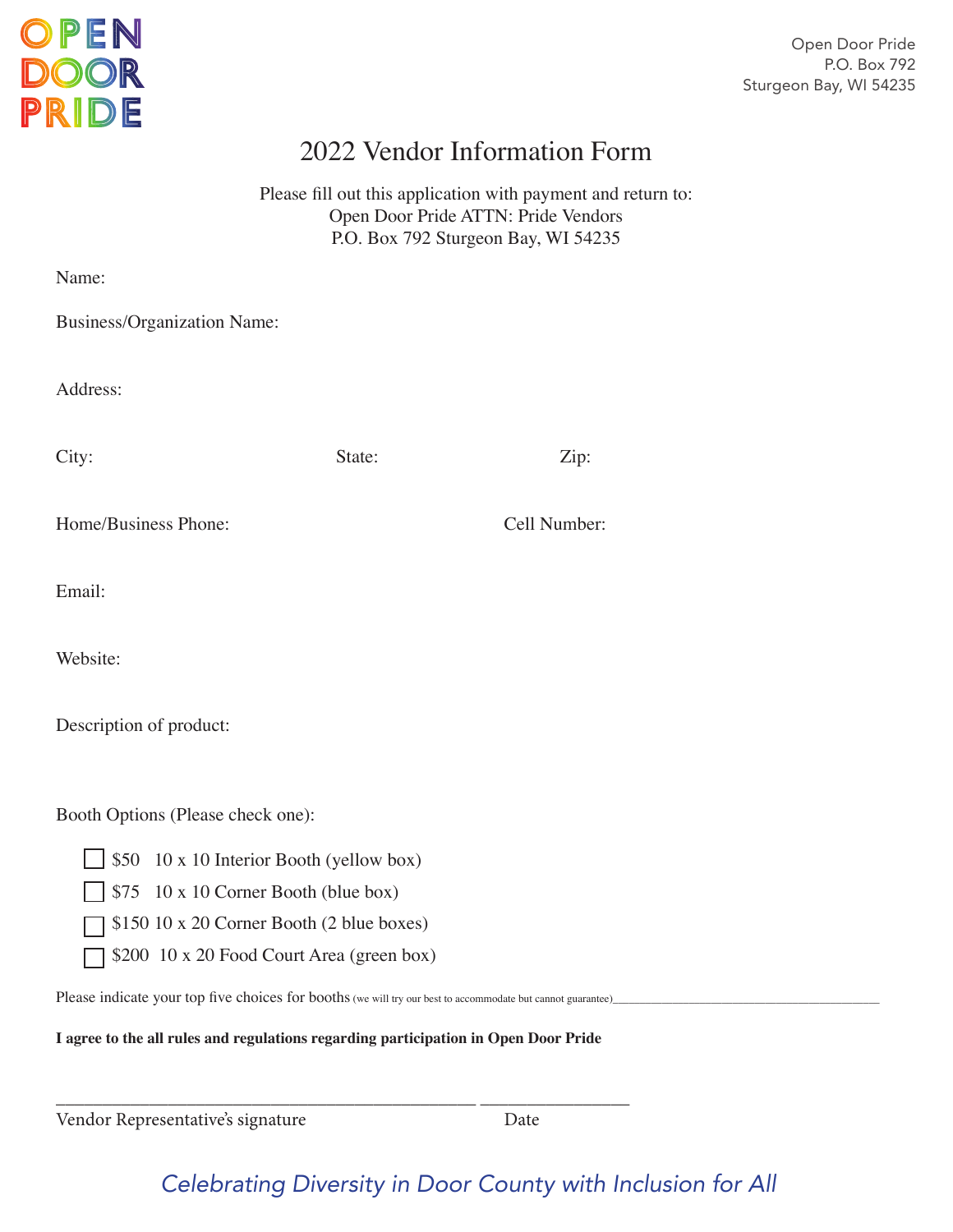### **Wisconsin Temporary Event Operator and Seller Information**

Information on this form is required under sec. 73.03(38), Wis. Stats.

*Instructions on reverse side.*

| Е      | PART A: Event Information: To be completed by the operator of the temporary event                                        |                                                                                                                                                                                                                                     |                                                                                                                        |  |  |  |
|--------|--------------------------------------------------------------------------------------------------------------------------|-------------------------------------------------------------------------------------------------------------------------------------------------------------------------------------------------------------------------------------|------------------------------------------------------------------------------------------------------------------------|--|--|--|
| V      | 1. Name of Temporary Event Open Door Pride: Pride Festival                                                               |                                                                                                                                                                                                                                     |                                                                                                                        |  |  |  |
| Е      | 2. Date(s) of Temporary Event June 25, 2022                                                                              |                                                                                                                                                                                                                                     |                                                                                                                        |  |  |  |
| N      | Location of Temporary Event (e.g., Venue, City) Martin Park 207 3rd Ave Sturgeon Bay, WI<br>3.                           |                                                                                                                                                                                                                                     |                                                                                                                        |  |  |  |
|        | PART B: Operator Information: To be completed by the operator of the temporary event                                     |                                                                                                                                                                                                                                     |                                                                                                                        |  |  |  |
|        |                                                                                                                          | 1. Name and Address Open Door Pride                                                                                                                                                                                                 | <u> 1980 - Andrea Aonaichte, ann an t-Èireann an t-Èireann an t-Èireann an t-Èireann an t-Èireann an t-Èireann an </u> |  |  |  |
| Ő<br>P |                                                                                                                          | PO Box 792 Sturgeon Bay, WI 54235                                                                                                                                                                                                   |                                                                                                                        |  |  |  |
| Е      | 2.                                                                                                                       | Daytime Telephone Number (920)342 7359<br><u> 1980 - Andrea Barbara, poeta esperanto-</u>                                                                                                                                           |                                                                                                                        |  |  |  |
| R      | Email Address info@opendoorpride.org<br>3.<br><u> 1989 - Johann Stein, mars an deus Amerikaansk kommunister (* 1958)</u> |                                                                                                                                                                                                                                     |                                                                                                                        |  |  |  |
| A      | 4.                                                                                                                       | Wisconsin Tax Account Number EIN $-825007266$ _ _ _ _ _ _ _ _ _ _ _                                                                                                                                                                 |                                                                                                                        |  |  |  |
|        | If blank, check appropriate box:                                                                                         |                                                                                                                                                                                                                                     |                                                                                                                        |  |  |  |
| O      |                                                                                                                          | No Taxable Sales<br>Exempt under Occasional Sales Rule                                                                                                                                                                              | $ \overline{X} $ Exempt Nonprofit Organization                                                                         |  |  |  |
| R      |                                                                                                                          | Other - Explain:                                                                                                                                                                                                                    |                                                                                                                        |  |  |  |
|        | PART C: Seller Information: To be completed by seller and given to event operator on or before the first day of event.   |                                                                                                                                                                                                                                     |                                                                                                                        |  |  |  |
|        |                                                                                                                          | THIS IS NOT AN APPLICATION FOR A WISCONSIN TAX ACCOUNT - SEE INSTRUCTIONS                                                                                                                                                           |                                                                                                                        |  |  |  |
|        |                                                                                                                          |                                                                                                                                                                                                                                     |                                                                                                                        |  |  |  |
|        | 1.                                                                                                                       | Legal Name<br><u> 1989 - Johann Stoff, deutscher Stoff, der Stoff, der Stoff, der Stoff, der Stoff, der Stoff, der Stoff, der S</u>                                                                                                 |                                                                                                                        |  |  |  |
|        |                                                                                                                          | 2.                                                                                                                                                                                                                                  |                                                                                                                        |  |  |  |
| S      | 3.                                                                                                                       |                                                                                                                                                                                                                                     |                                                                                                                        |  |  |  |
| Е      | 4.                                                                                                                       | City, State and Zip Code <u>experience</u> and the control of the state and Zip Code and The control of the control of the control of the control of the control of the control of the control of the control of the control of the |                                                                                                                        |  |  |  |
|        |                                                                                                                          | 5. Home Telephone Number ( )                                                                                                                                                                                                        |                                                                                                                        |  |  |  |
| Е      |                                                                                                                          | Business Telephone Number (2008) and the contract of the contract of the contract of the contract of the contract of the contract of the contract of the contract of the contract of the contract of the contract of the contr      |                                                                                                                        |  |  |  |
| R      |                                                                                                                          |                                                                                                                                                                                                                                     |                                                                                                                        |  |  |  |
|        |                                                                                                                          | 7. Social Security Number $X \times X - X \times -$                                                                                                                                                                                 |                                                                                                                        |  |  |  |
|        | 8.                                                                                                                       | Federal Identification Number (FEIN) X X - X X X                                                                                                                                                                                    |                                                                                                                        |  |  |  |
|        | 9.                                                                                                                       | Check one box indicating the type of activity you intend to engage in at this event:                                                                                                                                                |                                                                                                                        |  |  |  |
|        |                                                                                                                          | Selling Taxable Merchandise or Service                                                                                                                                                                                              | Display Only                                                                                                           |  |  |  |
|        |                                                                                                                          | Selling Exempt Merchandise or Service                                                                                                                                                                                               | <b>Exempt under Occasional Sales Rule</b>                                                                              |  |  |  |
|        |                                                                                                                          | Direct Sellers, Company Name                                                                                                                                                                                                        | Nonprofit Organization                                                                                                 |  |  |  |

*I declare that the information on this form is true and correct to the best of my knowledge and belief and that I am authorized to sign this form.*

Print Name: **All and Street Accounts and Street Accounts** and Street Accounts and Street Accounts and Street Accounts and Street Accounts and Street Accounts and Street Accounts and Street Accounts and Street Accounts and

Signature: Date:

Information about temporary events, including forms, instructions and Common Questions can be found on the Department of Revenue's website at revenue.wi.gov/html/temevent.html. If you have additional questions, please contact the Department of Revenue by email at DORTempEvents@wisconsin.gov or telephone at (608) 264-4582. See reverse side for submission instructions.

#### **\*\* Do not email event reports to maintain confidentiality of seller information \*\***